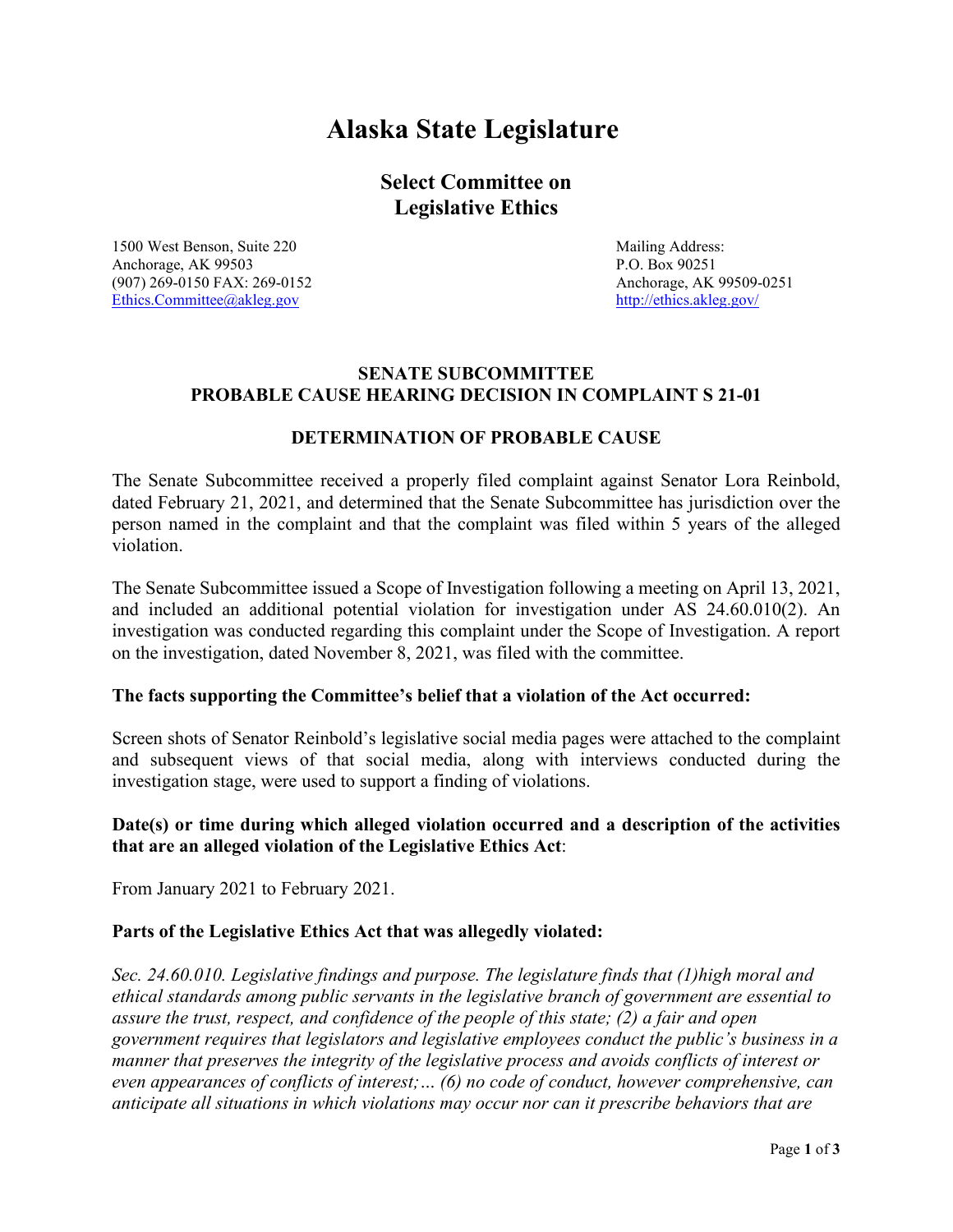*appropriate to every situation; in addition, laws and regulations regarding ethical responsibilities cannot legislate morality, eradicate corruption, or eliminate bad judgment; … (9) a fair and open government requires that constituents have unencumbered access to legislators about issues important to the state under art. I, secs. 5 and 6, Constitution of the State of Alaska, which protect the right of a legislator and a constituent to meet and the right of a person to petition the government, and this chapter is not intended to restrict those rights.*

The complaint used specific language of "Senator Lora Reinbold maintains an official social media account on Facebook from which she has deleted all of my comments and is permanently blocking me from any subsequent comments."

## **THE INVESTIGATION**

The investigation included:

- Interviews with legislative employees
- Interviews with Legislative Affairs Agency staff
- Investigative Summary report prepared by the investigator
- Review of the Alaska Legislature Social Media Guidelines adopted by Legislative Council on September 29, 2011; and
- Review of social media pages provided by the complainant.

# **DETERMINATION OF PROBABLE CAUSE ORDER AND DECISION**

The Senate Subcommittee found probable cause to believe that Senator Reinbold violated AS 24.60, Legislative Ethics Act; specifically AS 24.60.010(2) *a fair and open government requires that legislators and legislative employees conduct the public's business in a manner that preserves the integrity of the legislative process and avoids conflicts of interest or even appearances of conflicts of interest;* and AS 24.60.010(9) *a fair and open government requires that constituents have unencumbered access to legislators about issues important to the state under art. I, secs. 5 and 6, Constitution of the State of Alaska, which protect the right of a legislator and a constituent to meet and the right of a person to petition the government, and this chapter is not intended to restrict those rights.* 

Senator Reinbold blocked comments from a member of the public on a social media site due only to a disagreement with the Senator's position on particular issues. The committee further determined the member of the public, based on the documents provided by the complainant, did not violate Senator Reinbold's "ABOUT" section of her social media page, which described conditions of prohibited offensive conduct.

The Senate Subcommittee did not find probable cause for violation of subsections AS 24.60.010(1) and (6).